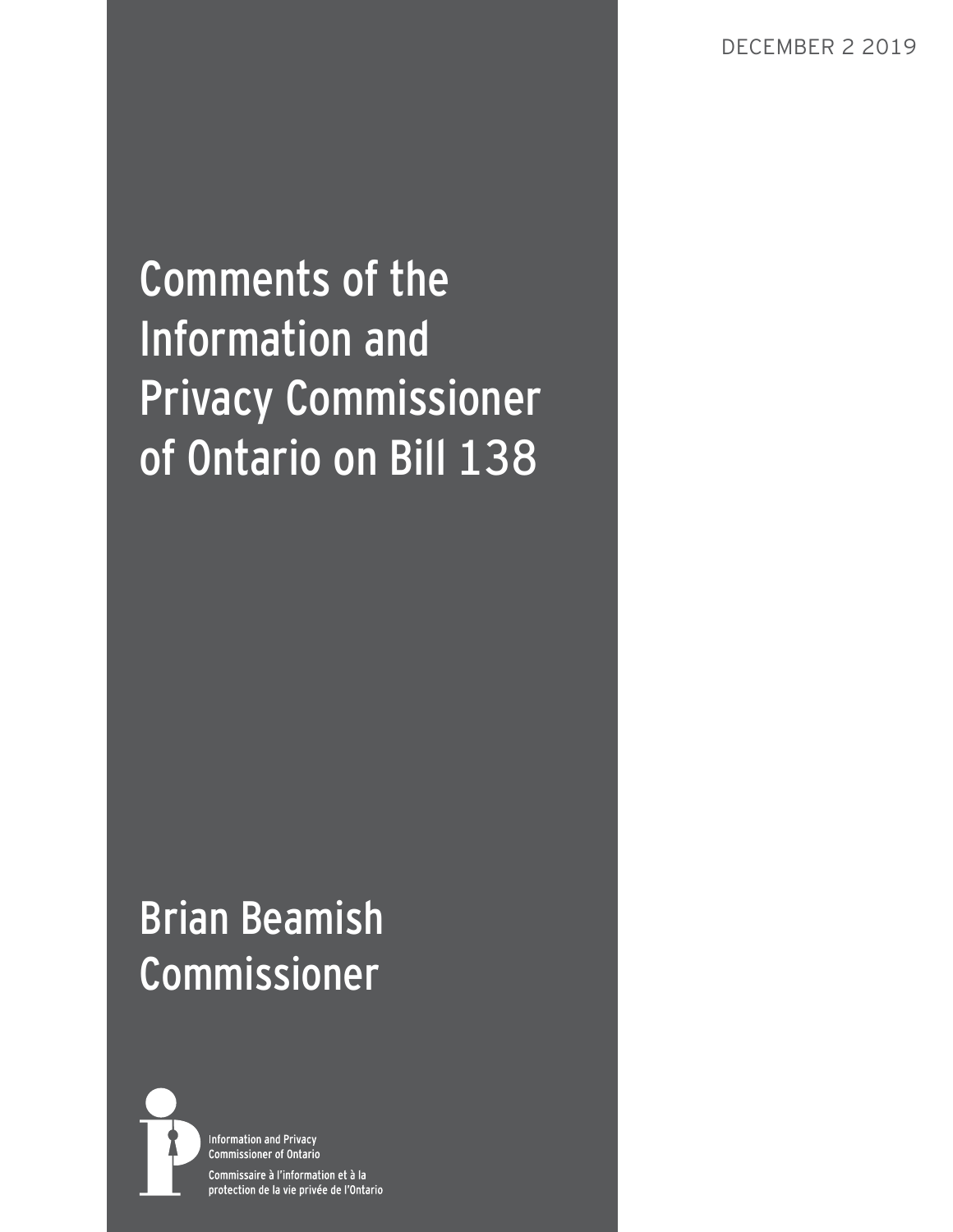## COMMENTS OF THE INFORMATION AND PRIVACY COMMISSIONER OF ONTARIO ON BILL 138

#### **SCHEDULE 30: PERSONAL HEALTH INFORMATION PROTECTION ACT, 2004**

Schedule 30 to Bill 138, *Plan to Build Ontario Together Act, 2019* (Bill 138) introduces discrete yet significant amendments to the *Personal Health Information Protection Act, 2004* (*PHIPA*). The Office of the Information and Privacy Commissioner of Ontario (the IPC) has reviewed these changes and has the following comments.

### 1. OVERARCHING COMMENTS

The Ontario government is in the process of transitioning the delivery of publicly funded health care to Ontario Health Teams and of amalgamating various provincial health agencies into a super-agency — Ontario Health. Schedule 30 to Bill 138 would create several regulation-making powers governing how Ontario Health and Ontario Health Teams can collect, use and disclose personal health information. Given the potential for these changes to transform how health information is shared in Ontario, the IPC believes the legal authorities for Ontario Health Teams and Ontario Health should be made directly into *PHIPA*, and not be left to regulation. This will help ensure that these changes are transparent to the public, and that these authorities can be the subject of deliberation in the legislature.

Lastly, the IPC is concerned that the breadth of the proposed regulation-making power could potentially authorize the making of regulations permitting the commercialization of Ontarian's health information. This issue will be addressed later in this submission.

### 2. ENSURE ACCOUNTABILITY FOR ONTARIO HEALTH TEAMS

The transition to Ontario Health Teams raises significant challenges, particularly relating to how personal health information will be collected, used and disclosed by persons or entities participating in Ontario Health Teams.

By way of background, *PHIPA* governs regulated entities called "health information custodians" (custodians), which include hospitals, doctor's offices, long-term care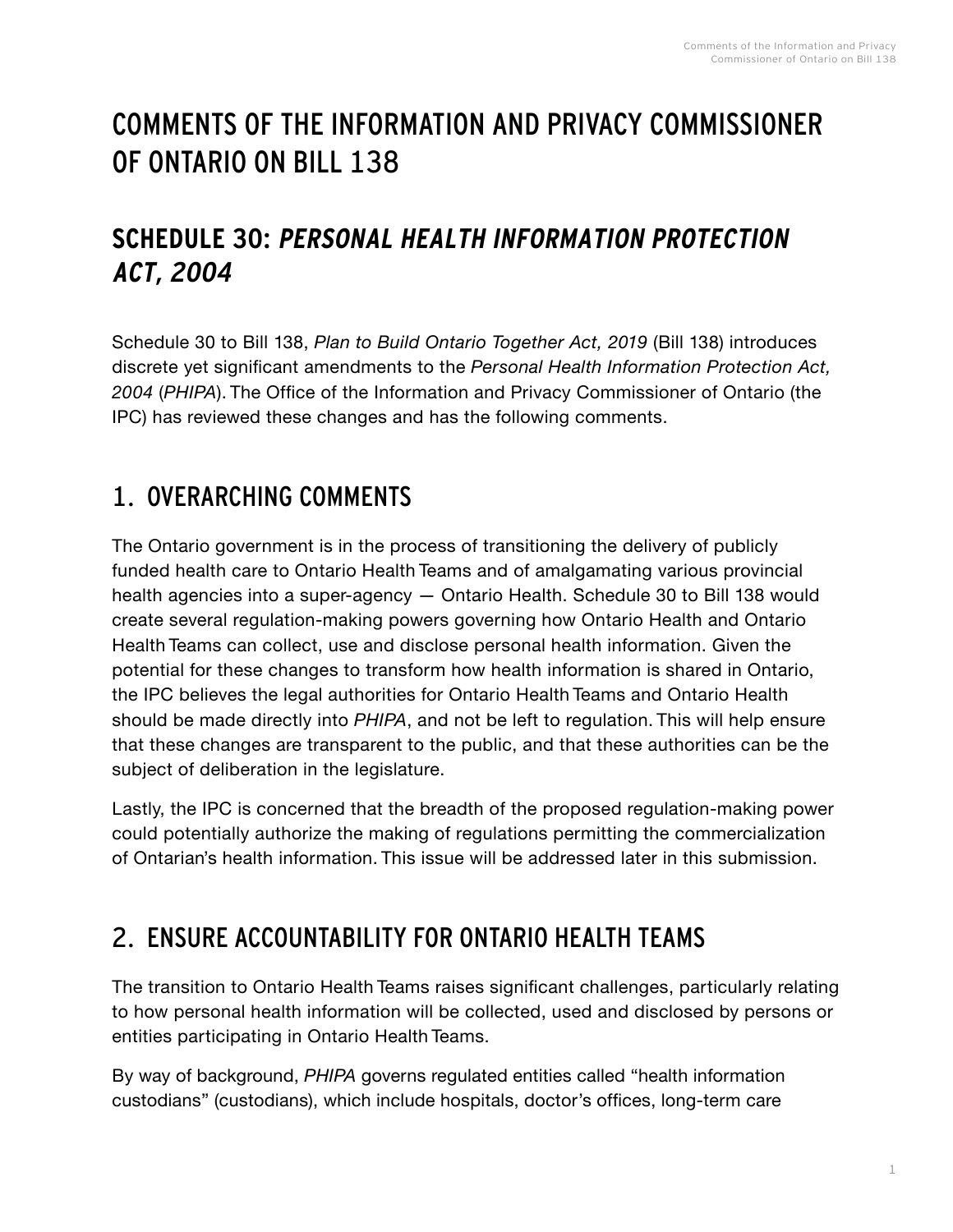homes, etc. Custodians are subject to various obligations, including restrictions on the collection, use and disclosure of personal health information, the obligation to provide patients with access to their health records subject to limited exceptions, the requirement to be transparent about their information practices, and the obligation to notify patients of privacy breaches. Custodians are also subject to oversight by the IPC.

The transition to Ontario Health Teams has the potential to undermine the protection of personal health information in the custody or control of custodians — because an Ontario Health Team is not, in and of itself, a custodian. And, as currently worded, Schedule 30 would permit non-custodians to participate in Ontario Health Teams and have the authority to collect, use and disclose patient information. As non-custodians, they may not be subject to the rules established by *PHIPA* nor to oversight by the IPC.

The IPC is therefore significantly concerned with the possibility that non-custodians be able to participate in Ontario Health Teams and not be subject to the same privacy obligations as custodians under *PHIPA*. Going forward, the government must ensure that only custodians are permitted to collect, use and disclose personal health information as part of Ontario Health Teams, unless there is a comprehensive privacy framework that applies equivalent obligations on non-custodian participants in the teams. These non-custodian participants must also be subject to IPC oversight. Until such a framework is in place, the ability to collect, use and disclose personal health information should be limited to custodians.

The following proposed amendment would clarify that only custodians can collect, use and disclose personal health information under *PHIPA* as participants in Ontario Health Teams.

Amend clause (n.3) to section 73(1) of *PHIPA* (in section 8 of schedule 30) to read:

(n.3) prescribing,

i) under what circumstances a health information custodian who is, or is a part of, a person or entity or group of persons or entities designated under subsection 29 (l) of the *Connecting Care Act, 2019* may collect, use and disclose personal health information,

ii) conditions and requirements that apply to the collection, use and disclosure of personal health information by a person, entity, or group mentioned in subclause (i), and

iii) disclosures of personal health information that may be made by a health information custodian or other person to a health information custodian person, entity or group mentioned in subclause (i);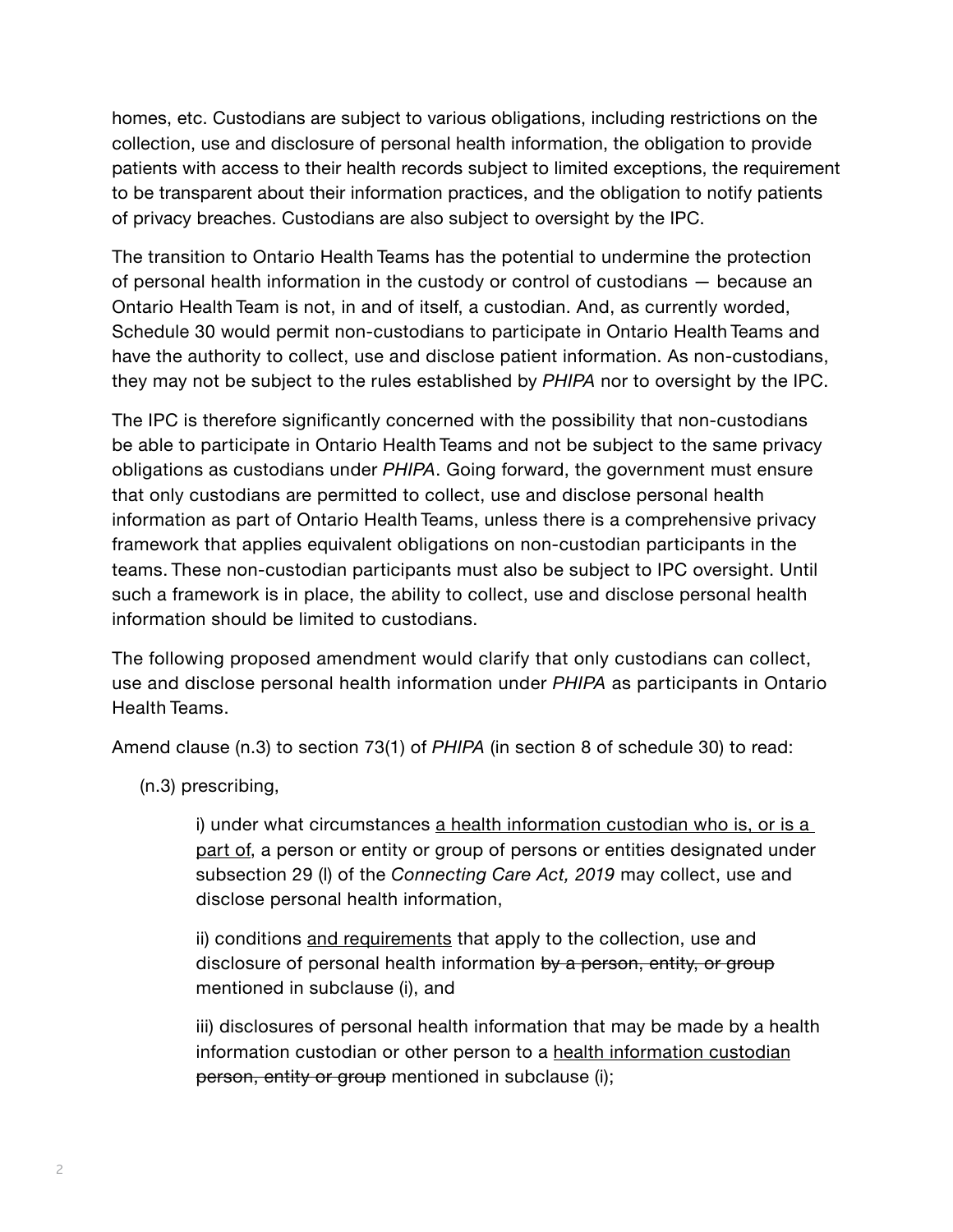### 3. CLARIFY THE PROHIBITION ON RE-IDENTIFICATION

Section 3 of Schedule 30 to Bill 138 would amend *PHIPA* to prohibit a person from using or attempting to use de-identified information to identify an individual. The IPC supports this prohibition. However, the wording currently proposed is overly broad.

Section 11.2(2) sets out the exception to the prohibition on re-identifying an individual established in section 11.2(1). The IPC believes that subsection (2) lists the appropriate individuals and organizations who may use de-identified information to identify an individual. However, by adding the words, "unless this Act or another Act permits the information to be used to identify the individual" to subsection (1), the ability to reidentify individuals would likely in fact apply to organizations beyond those set out in subsection (2). The IPC therefore recommends that this limiting language be removed from section 11.2(1) and placed in section 11.2(2). This amendment would also ensure that organizations who are able to re-identify an individual may only do so where permitted by *PHIPA* or another act.

This section would therefore be amended as follows:

11.2 (1) Subject to subsection (2) and to any other exceptions that may be prescribed, no person shall use or attempt to use information that has been de-identified to identify an individual, either alone or with other information, unless this Act or another Act permits the information to be used to identify the individual.

(2) The limitation in subsection (1) does not prevent any of the following from using information that they de-identified, either alone or with other information, to identify an individual if the identification of the individual is a use of the information that is permitted by this Act or another Act:

- 1. A health information custodian.
- 2. A prescribed entity mentioned in subsection 45 (1).
- 3. A prescribed person who compiles or maintains a registry of personal health information.
- 4. Any other prescribed person.

Lastly, going forward, the proposed prohibition on re-identification should be brought into force as part of a comprehensive series of amendments that address deidentification, including the purposes for which personal health information can be de-identified and regulating recipients of de-identified information. This is particularly important given the IPC's broader concern about the commercialization of Ontarians'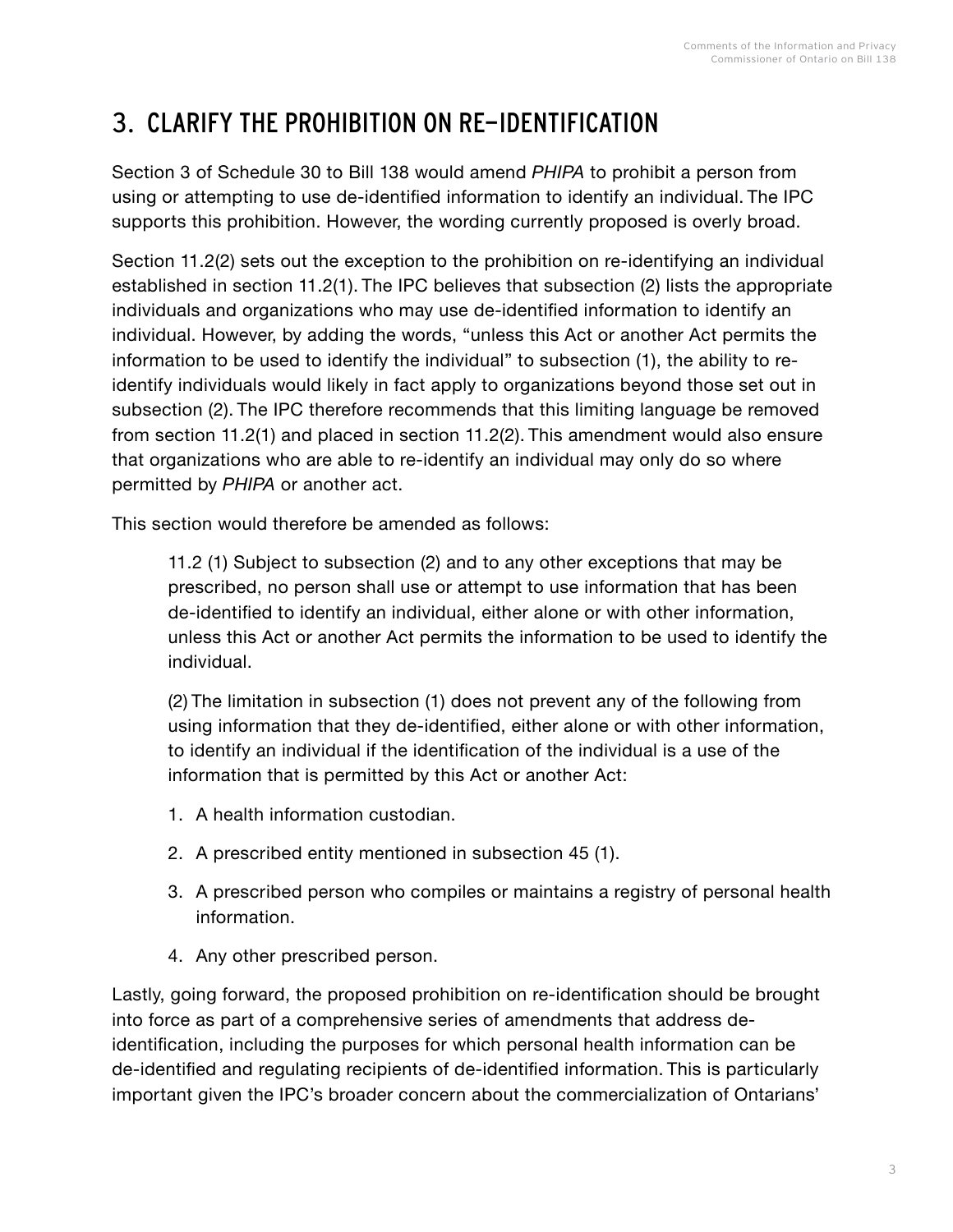health information, and the potential for this to occur with de-identified information. This is discussed in more detail in the below section.

The IPC should also note that there are other amendments in Schedule 30 to Bill 138 that the IPC supports (and even recommended), such as the amendment to the IPC's order-making power under clause 61(1)(e) of *PHIPA*.

#### 4. A NOTE OF CAUTION ABOUT COMMERCIALIZATION

The commercialization of personal data by government is an increasing concern to the public. This concern remains even if attempts to de-identify the data are made prior to the government's sale of the data to private corporations.

This issue is exacerbated when the discussion turns to personal health information. In the course of seeking health care, Ontarians provide this information to their health care providers. Even if de-identified, the government or health care provider does not "own" this data. Ultimately, it remains the information of the patient. The sale of health information by the government, without complete transparency and public consultation and support, is unacceptable.

As a result, the IPC is concerned that the breadth of the proposed regulationmaking powers in schedule 30 could potentially authorize regulations permitting the commercialization or monetization of Ontarian's health information. While the IPC understands that this is not the stated purpose for these powers, any move towards the commercialization of Ontarian's health information, without proper public discussion and support, would be opposed by this office.

While health information, properly de-identified, might be of great value in improving the health care system, it should not be viewed by government as a source of revenue. Similarly, while it might be acceptable for Ontario Health to collect, use and disclose personal health information for health care and planning purposes by way of regulation, it is quite a different matter to enable the commercialization of individuals' health information by this method. If the government is considering giving Ontario Health the ability to sell health data to private interests, this must be done transparently and with specific amendments to *PHIPA* itself. This will allow for the required public debate on this controversial issue to take place.